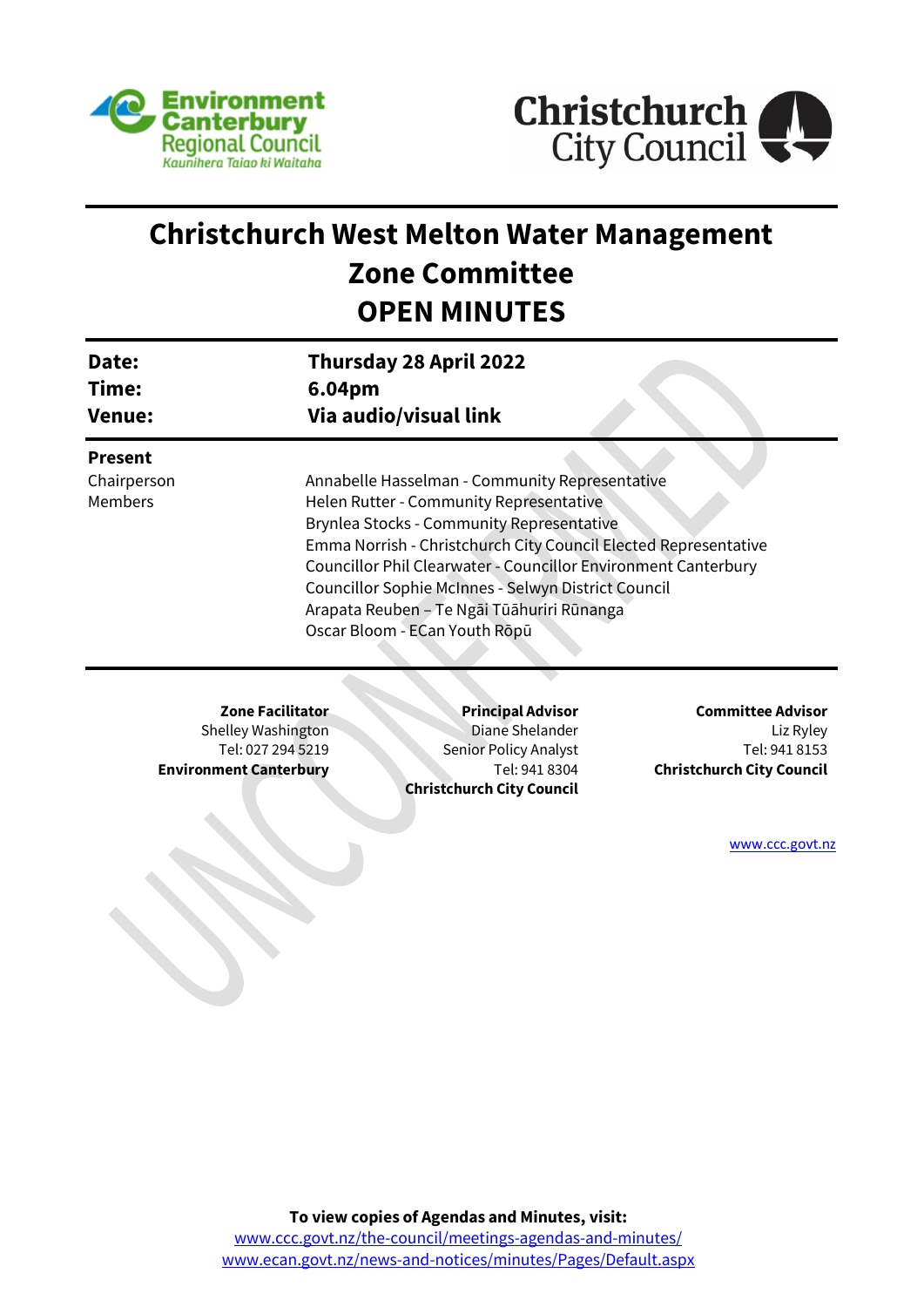



The meeting was opened by Arapata Reuben with a Karakia/Timatanga.

The agenda was dealt with in the following order.

# **1. Apologies**

### **Committee Resolved CWZC/2022/00007**

That the apologies received from Mike Patchett and Shona Sluys be accepted.

Annabelle Hasselman/Sophie McInnes **Carried**

# **2. Declarations of Interest**

There were no declarations of interest recorded.

# **3. Confirmation of Previous Minutes**

# **Committee Resolved CWZC/2022/00008**

That the minutes of the Christchurch West Melton Water Management Zone Committee meeting held on Thursday, 24 February 2022 be confirmed.

Brynlea Stocks/Phil Clearwater **Carried**

# **4. Matters Arising from the Minutes**

Correspondence from Hon Kiri Allan, Associate Minister for the Environment addressed to the Mayor of CCC and Chair of ECan, about the management of urban contaminants in waterways, was tabled at the meeting (refer Minutes Attachment). This was a response to queries by CCC and ECan to the Minister about the development of national measures and industry standards to better manage urban contaminants, such as copper and zinc.

Following discussion agreement was reached by members about the next steps to aide their follow up on the matter.

# **Committee Resolved CWZC/2022/00009**

That the Christchurch West Melton Water Management Zone Committee:

- 1. Agree to write to the ECan Chair and CCC Mayor about next steps regarding urban contaminants in waterways, including a meeting with the Ministry for the Environment and Ministry of Business, Innovation and Employment, Zone Committee members and interested water care community members, to discuss urban contaminants in Christchurch waterways, and their ecological and health impacts.
- 2. Seek a greater understanding of the scope and purpose of the research project, led by Waka Kotahi, and confirmation of any proposed outcomes.

Annabelle Hasselman/Helen Rutter **Carried**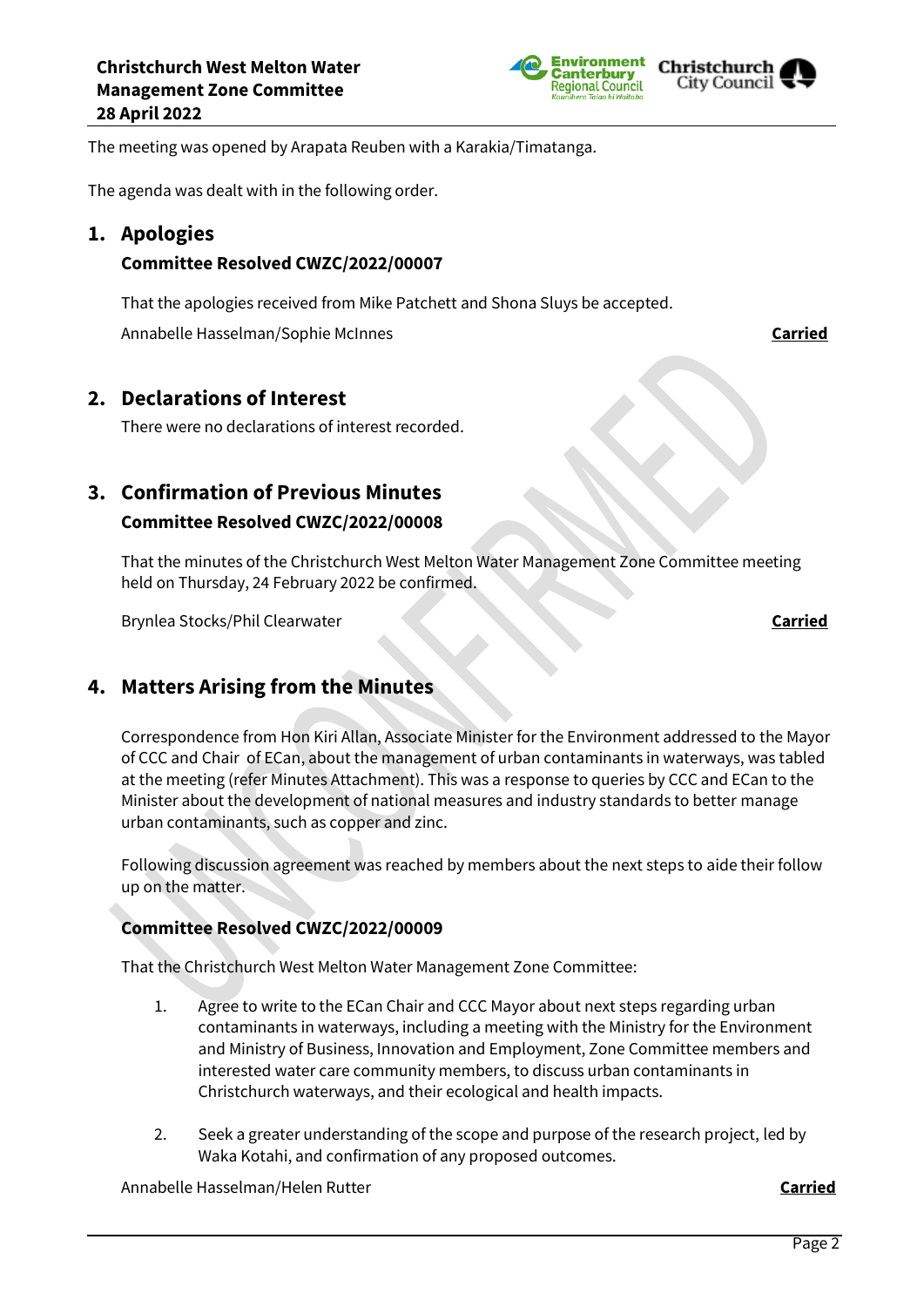

Correspondence from Hon Kiri Allan, Associate Minister for the Environment addressed to CCC and ECan, about the management of urban contaminants in waterways **Attachments**

A Correspondence Hon Kiri Allan [⇨](../../../RedirectToInvalidFileName.aspx?FileName=CWZC_20220428_MAT_7576.PDF#PAGE=3)

# **5. Deputations by Appointment**

There were no deputations by appointment.

# **6. Identification of Urgent Items**

Nil.

# **7. Identification of General Public Contributions**

John Benn, Department of Conservation, referred to the presentation at the Zone Committee's 24 February 2022 meeting, Item 10, by Paul Dickson about the Ihutai-Estuary proposal that included the Linwood paddocks. He noted that area is included in the Christchurch District Plan as a site of ecological significance.

#### (The link to that area of the Plan is at:

[https://districtplan.ccc.govt.nz/Images/DistrictPlanImages/Site%20of%20Ecological%20Significance/SES%20](https://districtplan.ccc.govt.nz/Images/DistrictPlanImages/Site%20of%20Ecological%20Significance/SES%20LP%2014.pdf) [LP%2014.pdf](https://districtplan.ccc.govt.nz/Images/DistrictPlanImages/Site%20of%20Ecological%20Significance/SES%20LP%2014.pdf)

# **8. Canterbury Water Management Strategy Action Plan Progress**

The priority actions had been discussed at the Zone Committee's recent workshop, and members agreed on their areas of focus, as noted below.

#### **Stormwater Superhero awareness campaign and Stormwater Superhero/Healthy Waterway awards**

Mike, Annabelle, Brynlea, Oscar, Phil

#### **Community Waterways Partnership**

Mike, Annabelle, Oscar, Phil

**Mahinga Kai**

Brynlea, Shona, Sophie

#### **Groundwater**

Helen, Phil, Sophie

## **Other community engagement – sharing biodiversity stories, working with landowners and catchment groups, link with community boards**

• Shona, Phil, Emma

#### **Sediment, Cashmere and Port Hills working group**

Annabelle, Mike, Phil

#### **Advocacy to councils and central government**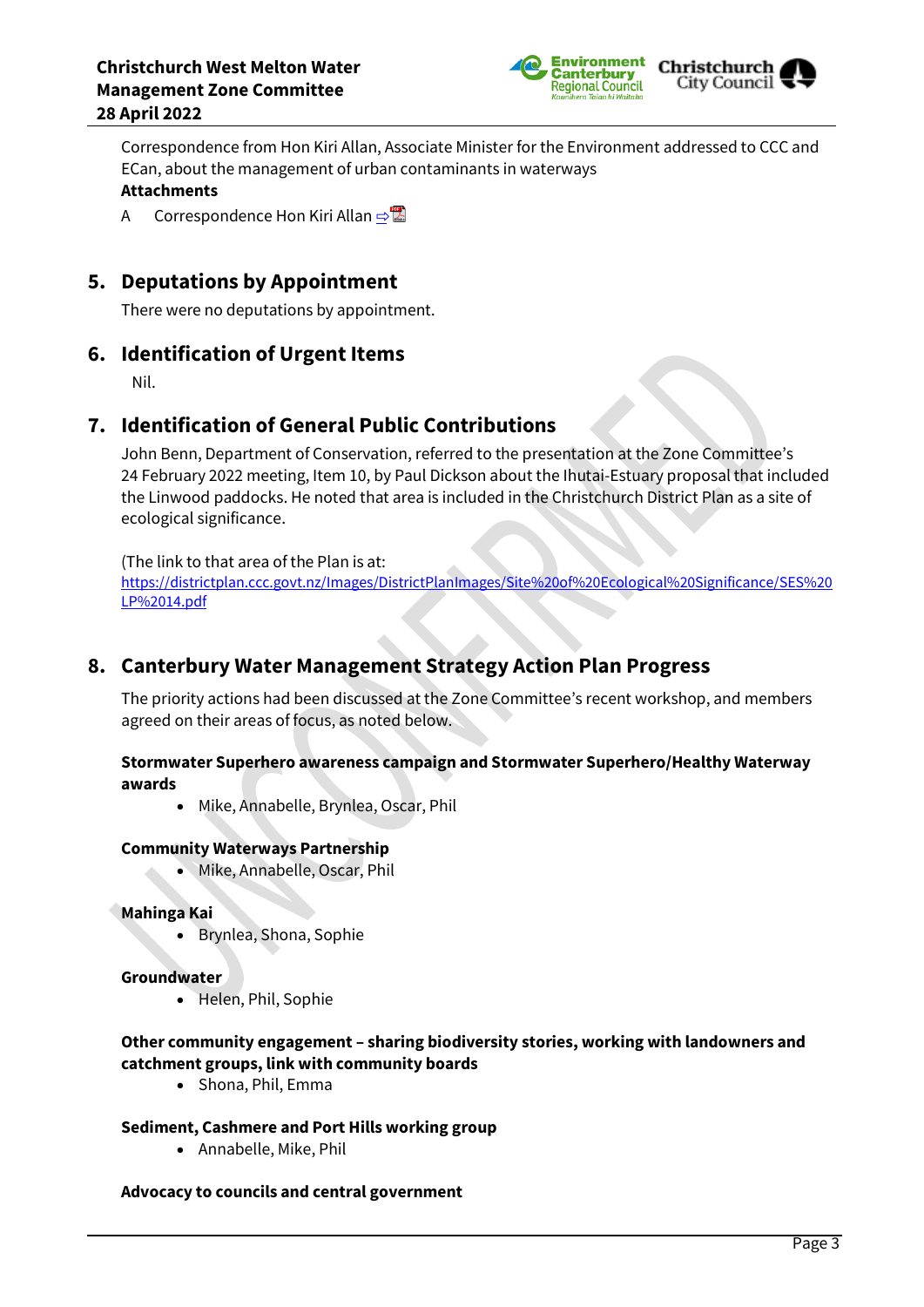

Annabelle, Mike, Phil

At this meeting updates were provided by members about the status of these activities, and ideas noted:

- Media and flyer documents for advertising of the Stormwater Superhero awareness campaign. Provide information on - what is lost; the effect on people. Include graphics.
- Involve schools in the advertising, to raise awareness.
- Use of the stormwater trailer, stormwater tshirts.
- Stormwater Superhero/Healthy Waterway awards awards template to be finalised, and an awards evening to be organised for late October 2022.
- Community Waterways Partnership development happening of online website for information-sharing.
- Mahinga kai gain an understanding of how much sediment was flushed from the Ōpāwaho/Heathcote River during recent heavy rain event, use of straw bales to provide spawning habitat, raupo plantings, dredging.
- Other community engagement engage with CCC Community Boards, hold joint briefings, use of a social media page to promote for example, the awards.
- Provide plants to schools who are ready to do plantings.
- Noted two day Te Tiriti training workshops organised, that are part funded by the CWMS Action Plan Budget, as recommended by this Committee.
- Events the Zone Committee could attend with the stormwater trailer, e.g. Community volunteers day, Mother of all Cleanups.
- Sediment, Cashmere and Port Hills Working Group waiting for a rainy day inventory following rainfall event to gather information and identify interventions – suggestions to work with Adventure Park and forestry partners.
- Zone Committee has provided its feedback to CCC on the 2022/23 Annual Plan.

#### **Committee Resolved CWZC/2022/00010**

That the Christchurch West Melton Water Management Zone Committee:

1. Receive the information in the Canterbury Water Management Strategy Action Plan Progress Report.

Oscar Bloom/Emma Norrish **Carried**

Additional discussion prior to the conclusion of the meeting covered:

#### *Canterbury Water Management Strategy Refresh* – process for appointment of Zone Committee members:

- Promotion of this year's CWMS Refresh has been conducted in April 2022.
- Expressions of interest are open from Monday 2 May, and close on Monday 30 May.
- Selection workshops will be held in June 2022 with the Selection Panel recommendations of refresh appointments being presented to Councils for approval after that time.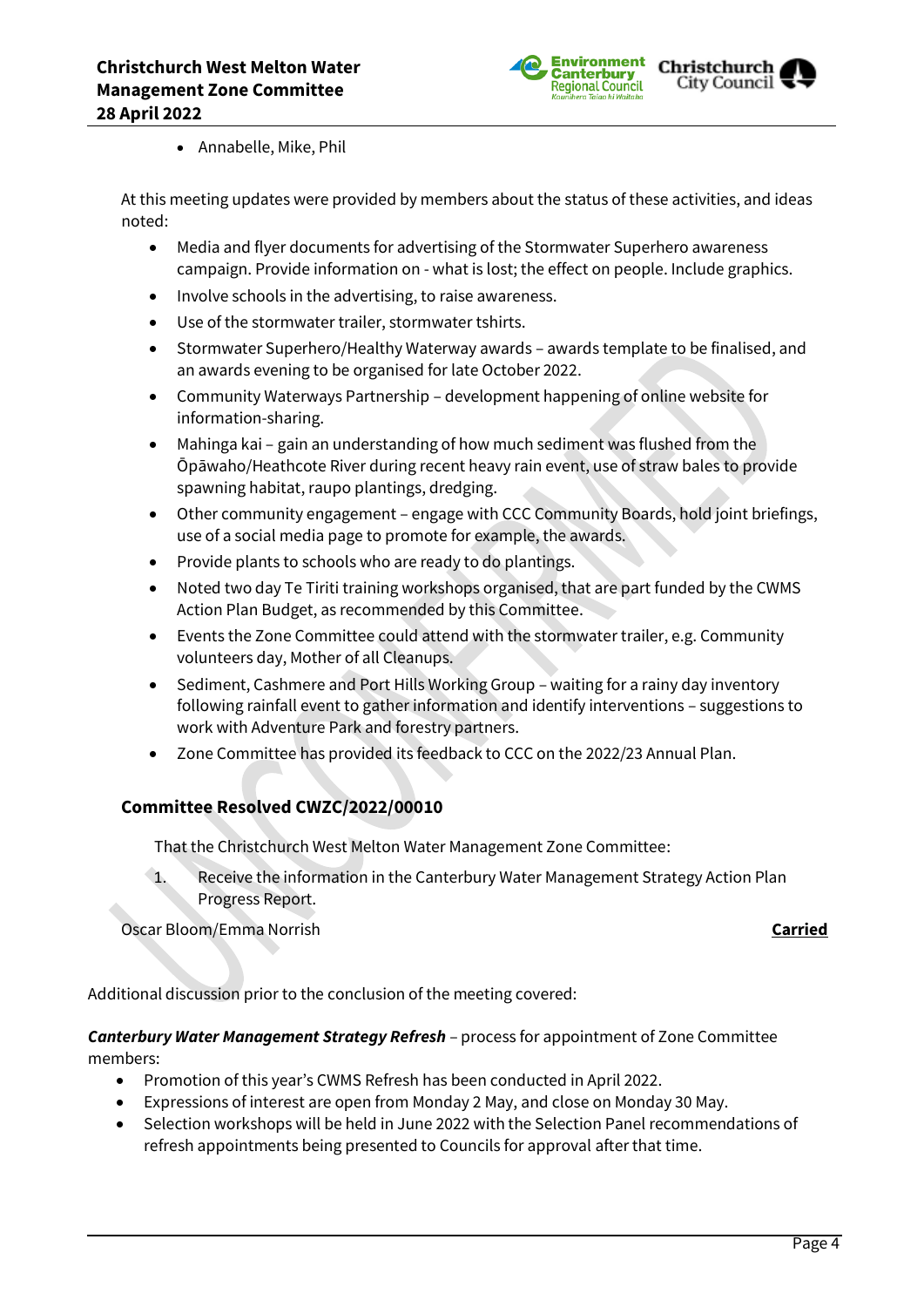

*Zone Member Resignation* – the resignation of Les Wanhalla has been received. Arrangements will be made for a farewell for Les, who has been the Te Taumutu Rūnanga representative on the Committee for a number of years.